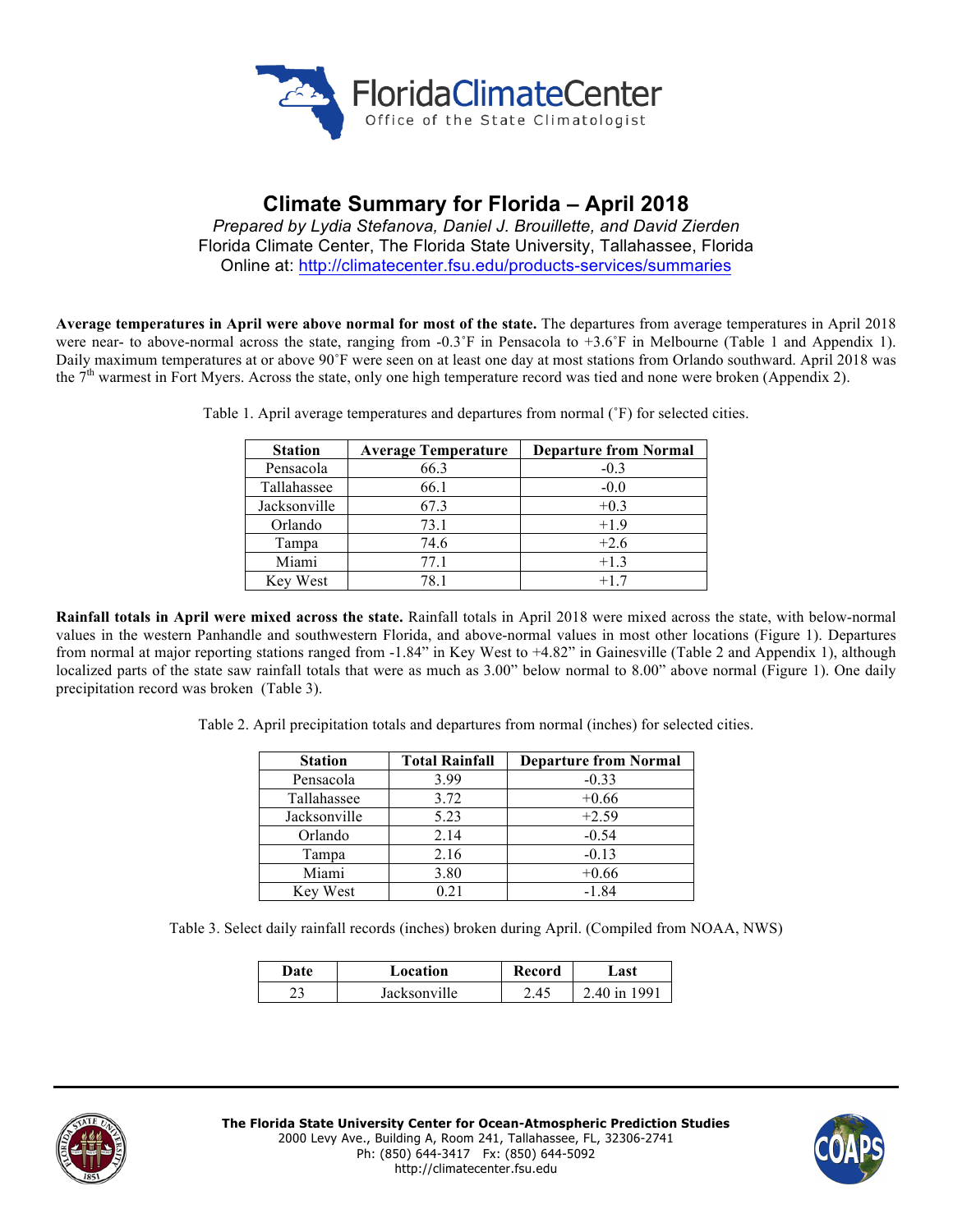Figure 1. A graphical depiction of the monthly rainfall departure from normal (inches) for April is given in the figure below (courtesy of NOAA, NWS).



#### **La Niña Conditions are Present in the Pacific.**

Based on current data and forecast models, the Climate Prediction Center (CPC) ENSO Alert System is still set to a La Niña Advisory. La Niña conditions are currently present, with sea surface temperatures (SST) near- to below- normal across the east-central and eastern equatorial Pacific Ocean. Based on forecast model predictions, a transition to ENSO-neutral conditions is favored sometime during April-May of 2018. The CPC seasonal outlook favors above-normal temperatures for Florida through July 2018.

#### **Hazardous Weather Events in April.**

There were a total of 310 hazardous weather events logged to the National Weather Service Local Storm Reports Database for the state during April 2018. The majority of the hazardous weather events involved high winds and storm damage (see Table 4 for a breakdown).

Over half of the hazardous weather reports came in on April  $15<sup>th</sup>$  and into the early hours of the  $16<sup>th</sup>$ , as an intense cold front swept through the region. This front produced strong winds across the state, with gusts exceeding 60 mph reported in Brevard, Flagler, Indian River, and Sarasota Counties, and over the waters near Miami and the Florida Keys, and wind gust of 74 mph recorded by a USAF weather station in Brevard County. A trained spotter in Marion County recorded 1.50" of rain over a period of just 45 minutes. Fallen limbs, trees and damaged powerlines were seen in Bay, Brevard, Calhoun, Clay, Duval, Flagler, Hamilton, Jefferson, Lafayette, Lake, Leon, Madison, Marion, Orange, St. Johns, Suwannee, Taylor, Wakulla, and Walton Counties. This weather system produced two waterspouts near Tampa, a funnel cloud in Flagler County, and tornadoes in Bay, Monroe, and Pinellas Counties.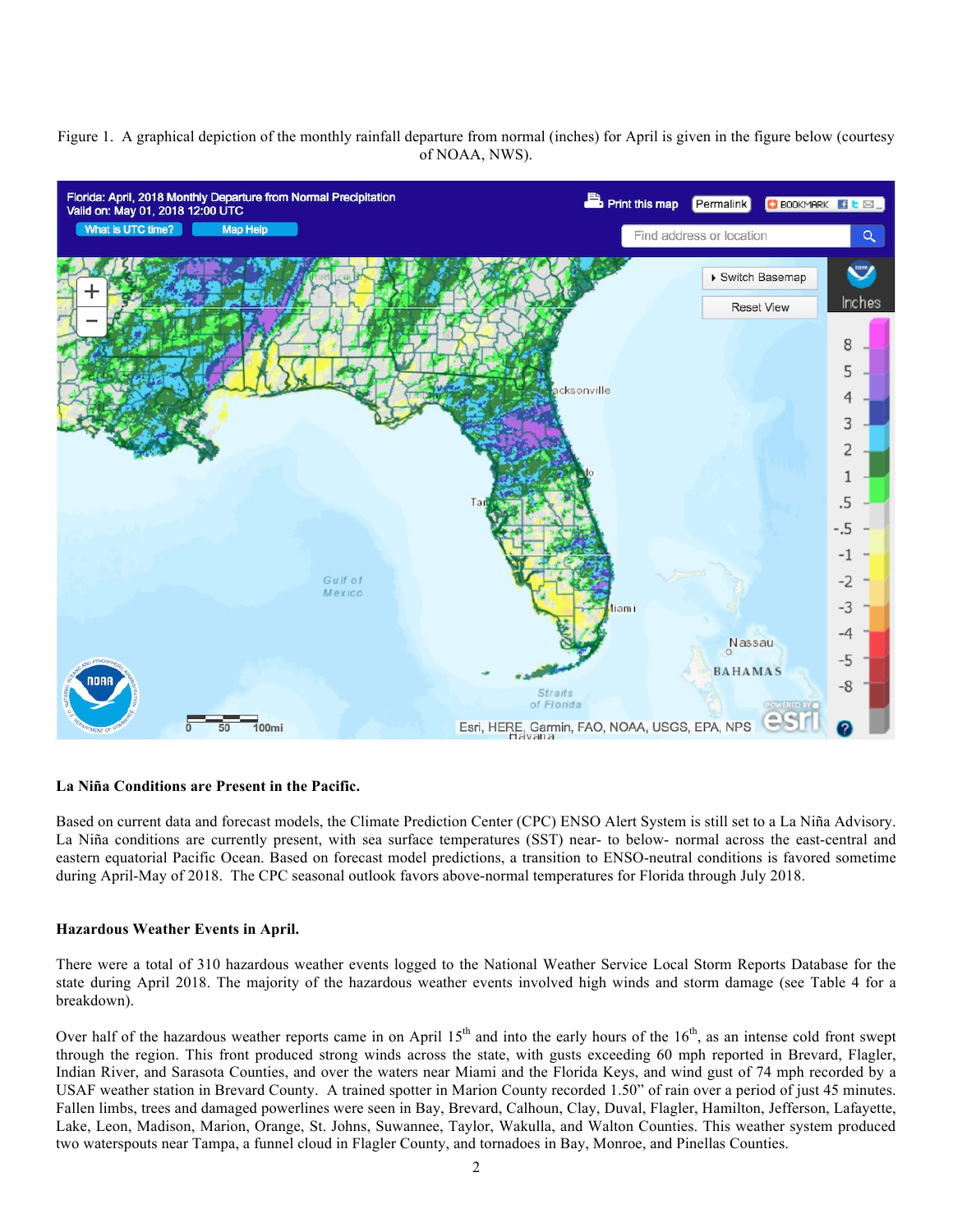During April there were several hazardous weather-related injuries and two fatalities in Florida. Several swimmers were caught in rip currents near Jupiter in Palm Beach County on the 2<sup>nd</sup> of the month, and one person was drowned and another injured by rip currents near Daytona Beach, Volusia County on the  $27<sup>th</sup>$ . A lightning on the  $7<sup>th</sup>$  struck several people sheltering from the storm near a trailer in Hamilton County, killing one victim and injuring four. One person was injured by a lightning strike on a beach in Hillsborough County. Two people were injured when a waterspout moved ashore in Fort Walton Beach, Okaloosa county as an EF-1 tornado. One person was injured when a large tree fell on a trailer home in Jacksonville on the 15<sup>th</sup>.

There were several tornado reports during the month, in Bay, Broward, Escambia, Hillsborough, Monroe, Okaloosa, Palm Beach, and Pinellas Counties. Waterspouts were spotted on various dates in the vicinities of Palm Beach, Miami Beach, and the Florida Keys. Hail with diameter of up to 3" was seen in St. Johns County on the  $10<sup>th</sup>$ . Smaller hail was also seen on that day in Brevard. Broward, Hardee, and Orange Counties. On the 24<sup>th</sup>, there was hail reported in Martin, Palm Beach, and St. Lucie Counties. Wildfires were reported in Brevard, Collier and Palm Beach Counties. Temporary burn bans are in effect in Charlotte, Glades, Hendry, Osceola, and Sarasota Counties.

Table 4. Breakdown of storm reports submitted in Florida during the month of April. (Compiled from Iowa State University/Iowa Environmental Mesonet.)

| <b>Report Type</b>                  | <b>Number of Reports</b> |
|-------------------------------------|--------------------------|
| High Winds                          | 178                      |
| <b>Storm Damage</b>                 | 70                       |
| Tornadoes/Funnel Clouds/Waterspouts | 14/5/12                  |
| Hail                                | 18                       |
| Heavy Rain                          |                          |
| Fire                                |                          |
| Flooding                            |                          |
| Lightning                           |                          |
| Coastal Hazards                     |                          |

### **Drought-Related Impacts.**

At the end of March, approximately 40% of the state was drought-free, 41% is experiencing D0 conditions, and 19% is under D1 conditions. The D1 conditions are affecting Gulf, Franklin, Jefferson, Madison, Hamilton, Columbia, Baker, Nassau, Seminole, Orange, Osceola, Hendry, Palm Beach, Broward, Collier, Monroe, and Miami-Dade Counties. As the month progressed, some of the D0 conditions were alleviated, particularly in the northern and central portions of the state, but severe drought (D2) conditions appeared in southern Florida. As of the latest US drought monitor report, dated April 24, about 51% of the state is drought-free, 24% is experiencing D0 conditions, 18% - D1 conditions. D2 conditions affect about 7% of the state's area, including small portions of Lee, Monroe, and Palm Beach Counties, large portions of Broward and Dade Counties, and most of Collier County. In all, about 6.7 million Florida citizens are residing in drought-affected areas.

Lake Okeechobee water levels at the end of April were at 13.16 ft., which is slightly below the normal value for this time of the year.

## **Agriculture-Related Impacts.**

At the beginning of April, topsoil moisture levels were at mainly (42%) adequate, but there was a significant proportion of short (34%) or very short (24%) values. Soil moisture levels improved over the course of the month, ending at predominantly (60%) adequate, 35% short, and only 3% very short values.

Most of the citrus growing area was affected by either abnormally dry conditions or moderate to severe drought. Irrigation was regularly used to maintain sufficient moisture in the groves, and canals and ditches in many areas were dry. Harvesting of this season's citrus crop is virtually complete for most citrus. Numerous fruit and vegetable crops are being planted and harvested. Some crops, including watermelons, tomatoes, peppers, and eggplant were harmed by strong winds and low temperatures early in the month. Some potato crops were negatively affected by disease as a result of heavy rains. Producers in the Panhandle have been in varying stages of field preparation and planting of corn, tobacco and peanuts. Suwannee County peanut planting has been delayed due to low soil temperatures. Sugarcane producers have been actively harvesting and planting. Cattle have been holding at mostly good to fair condition, while pastures have remained mostly fair. Most livestock producers have continued to provide supplemental feed, although areas that received sufficient rainfall have seen improvement in pasture conditions.